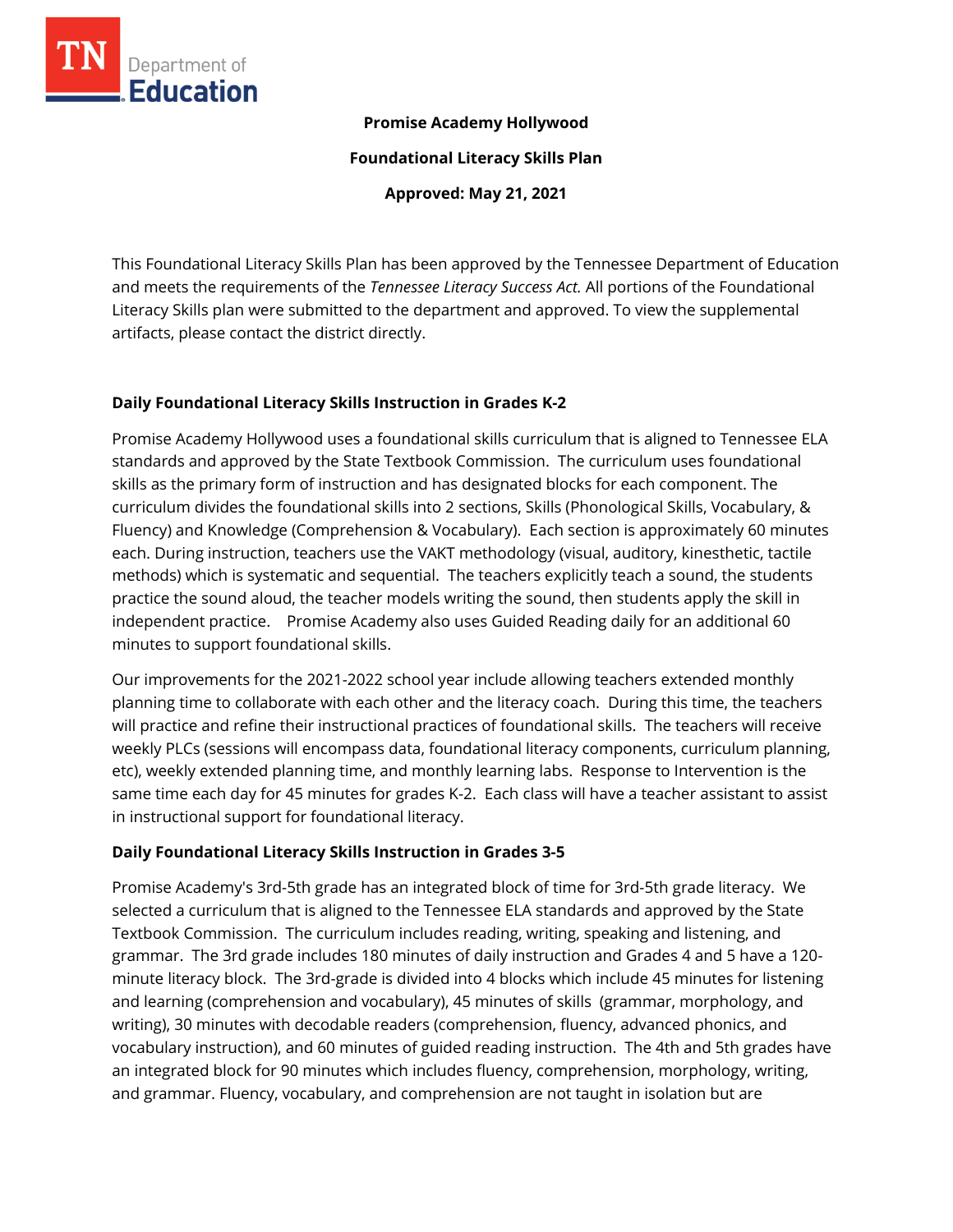Department of Education

embedded within the lesson to ensure continuity, cohesion, and connection. The 3rd-5th grade teachers use direct instruction, collaborative learning, and research-based projects for literacy instruction.

American Revolution is a domain our fourth-grade students are studying. They start by activating prior knowledge and read independently. After reading, the students summarize the content through discussions and writing, complete word work which unpacks essential vocabulary related to the domain, and write responses to inferential questions which requires the students to use evidence from the text to support their answers.**Approved Instructional Materials for Grades K-2**

Amplify - K-5 Core Knowledge Language Arts

#### **Approved Instructional Materials for Grades 3-5**

Amplify - K-5 Core Knowledge Language Arts

## **Additional Information about Instructional Materials**

Promise Academy also has adopted ALLMemphis Orton Gillingham for ELA instruction for supplemental teaching. This supplemental time will allow us to focus on phonemic awareness, phonological code, fluency, and comprehension for students in Kindergarten through Second grade. This curriculum will use the VAKT (visual, auditory, kinesthetic, and tactile) methodology as well as a culturally relevant decodable to read and apply the previously taught skills. Once the students read the decodable for 2 days, the decodables are sent home to read with their families.

# **Universal Reading Screener for Grades K-5. This screener complies with RTI<sup>2</sup>and Say Dyslexia requirements.**

Promise Academy will use DIBELS, 8th Edition (MCLASS) as the universal screener for reading in grades K-5. DIBELS is a scientifically research-based assessment that adequately targets phonemic awareness, phonics, comprehension, and fluency. DIBELs is administered three times per year to all students. The assessment results help teachers determine how students are performing on important reading skills. DIBELS also has a progress monitoring component which will be utilized to determine if students who are receiving additional reading support are improving. DIBELS can also be used as a dyslexia screener.

#### **Intervention Structure and Supports**

K-5

In the fall, students are given a universal screener (mCLASS w/DIEBELS) to determine which students have significant reading deficiencies or "at-risk" for reading deficiencies. Our grade level teachers, instructional coaches, and principals review data from the initial assessment to determine which students scored below the 25th percentile. Those students with identified gaps are classified into groups: Tier II or Tier III. Tier II instruction will be given to students who scored between the 16th - 25th percentile on the initial assessment. Students who score between the 1st -15th percentile will receive Tier III instruction.